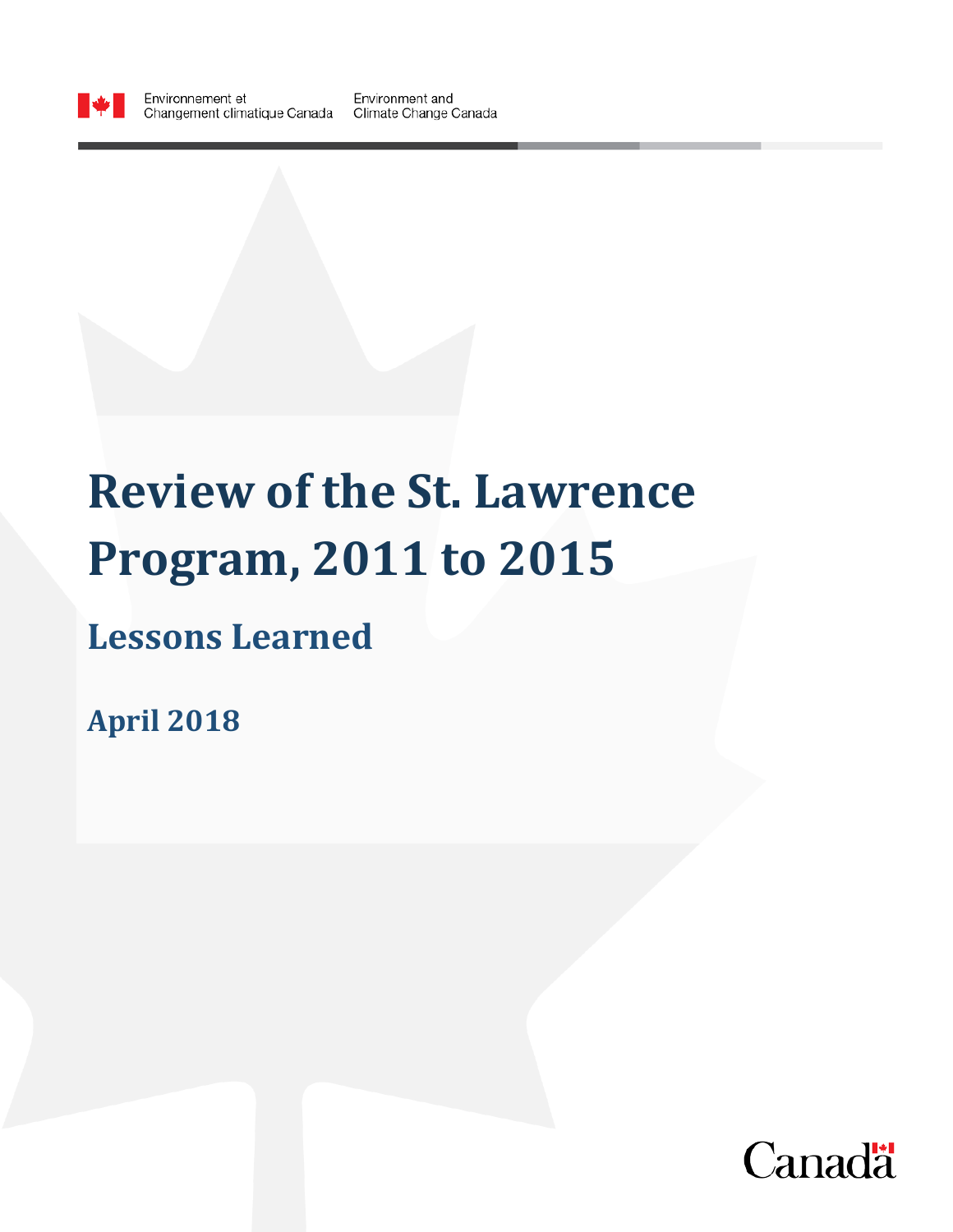Cat. No.: En4-340/2018E-PDF ISBN: 978-0-660-26798-2

Unless otherwise specified, you may not reproduce materials in this publication, in whole or in part, for the purposes of commercial redistribution without prior written permission from Environment and Climate Change Canada's copyright administrator. To obtain permission to reproduce Government of Canada materials for commercial purposes, apply for Crown Copyright Clearance by contacting:

Environment and Climate Change Canada Public Inquiries Centre 7th Floor, Fontaine Building 200 Sacré-Coeur Boulevard Gatineau QC K1A 0H3 Telephone: 819-997-2800 Toll Free: 1-800-668-6767 (in Canada only) Email: [ec.enviroinfo.ec@canada.ca](mailto:ec.enviroinfo.ec@canada.ca)

© Her Majesty the Queen in Right of Canada, represented by the Minister of Environment and Climate Change, 2018

Aussi disponible en français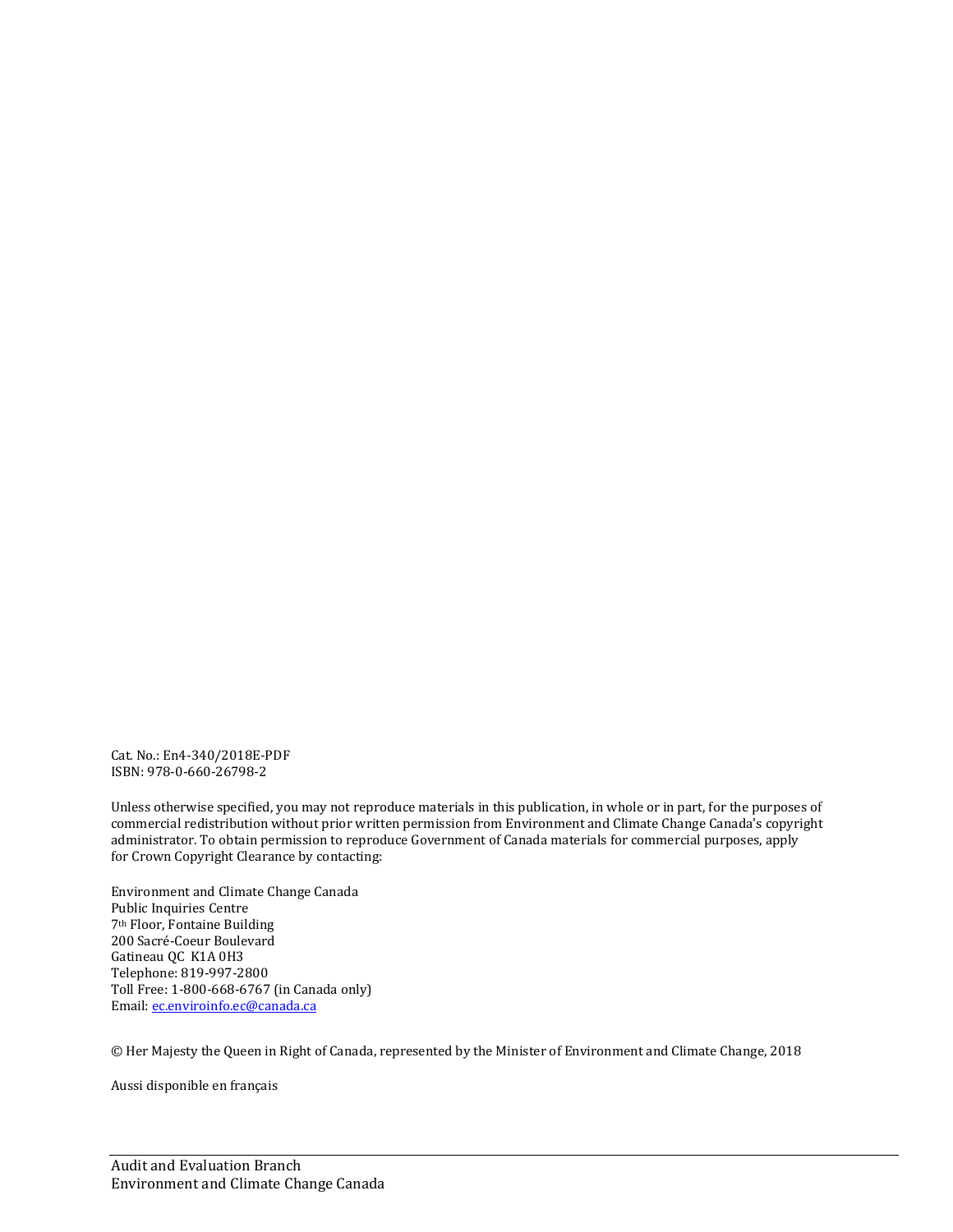#### **Acknowledgements**

The Evaluation Project Team would like to thank the individuals who contributed to this project, including the Project Evaluation Steering Committee and the interviewees and survey respondents who provided insights and comments crucial to the preparation of this report.

The evaluation project was carried out in compliance with the Treasury Board's 201[6 Policy on](https://www.tbs-sct.gc.ca/pol/doc-fra.aspx?id=31300)  [Results,](https://www.tbs-sct.gc.ca/pol/doc-fra.aspx?id=31300) and was mentioned in the 2014 Departmental Risk-Based Audit and Evaluation Plan.

The deputy heads of Environment and Climate Change Canada (ECCC) approved this report on April 25, 2018, and it is published on the ECCC website in both official languages.

This document was prepared by the Evaluation Division of the Audit and Evaluation Branch.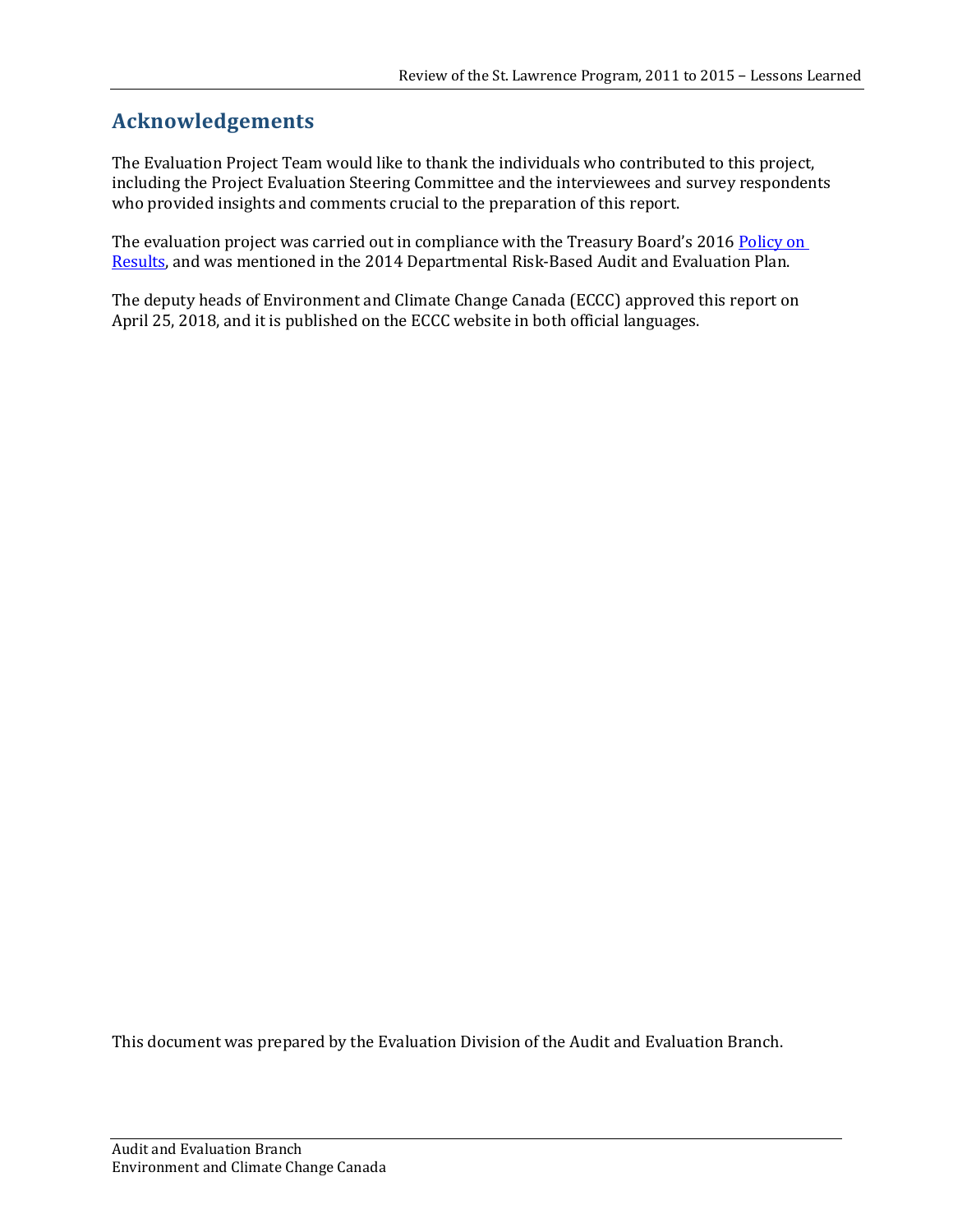| <b>List of Acronyms and Abbreviations</b> |  |
|-------------------------------------------|--|
|-------------------------------------------|--|

| <b>AEB</b>     | <b>Audit and Evaluation Branch</b>                                                                                                                                                                                     |
|----------------|------------------------------------------------------------------------------------------------------------------------------------------------------------------------------------------------------------------------|
| <b>ASC</b>     | <b>Agreement Steering Committee</b>                                                                                                                                                                                    |
| CC             | <b>Coordination Committee</b>                                                                                                                                                                                          |
| <b>CIP</b>     | <b>Community Interaction Program</b>                                                                                                                                                                                   |
| <b>ECCC</b>    | <b>Environment and Climate Change Canada</b>                                                                                                                                                                           |
| <b>FSDS</b>    | Federal Sustainable Development Strategy                                                                                                                                                                               |
| G&Cs           | Grants and contributions                                                                                                                                                                                               |
| <b>IMSL</b>    | Integrated management of the St. Lawrence                                                                                                                                                                              |
| MC             | Monitoring Committee (within the Agreement management structure)                                                                                                                                                       |
| <b>MDDELCC</b> | Ministère du Développement durable, de l'Environnement et de la Lutte contre les<br>changements climatiques du Québec [Quebec Department of Sustainable<br>Development, the Environment and the Fight Against Climate] |
| NGO            | non-governmental organization                                                                                                                                                                                          |
| <b>RRT</b>     | <b>Regional Round Tables</b>                                                                                                                                                                                           |
| <b>SLAP</b>    | St. Lawrence Action Plan                                                                                                                                                                                               |
| <b>SLGO</b>    | St. Lawrence Global Observatory                                                                                                                                                                                        |
| <b>SSL</b>     | Stratégies Saint-Laurent                                                                                                                                                                                               |
| <b>SSLMP</b>   | State of the St. Lawrence River Monitoring Program                                                                                                                                                                     |
| WG             | working group (within the Agreement management structure)                                                                                                                                                              |
| ZIP            | Zones d'intervention prioritaire [Priority Intervention Zone (program or<br>committee)]                                                                                                                                |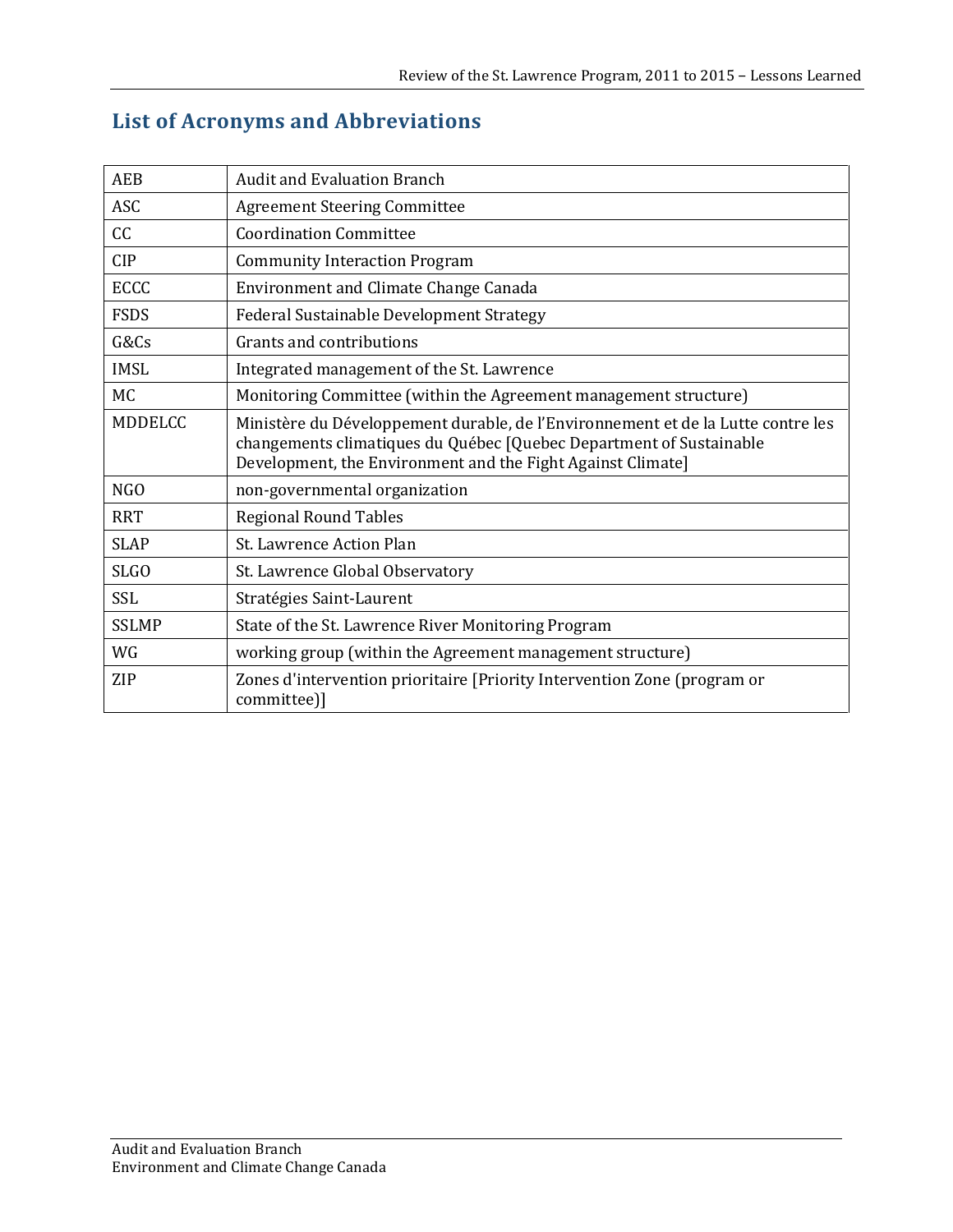## **Table of Contents**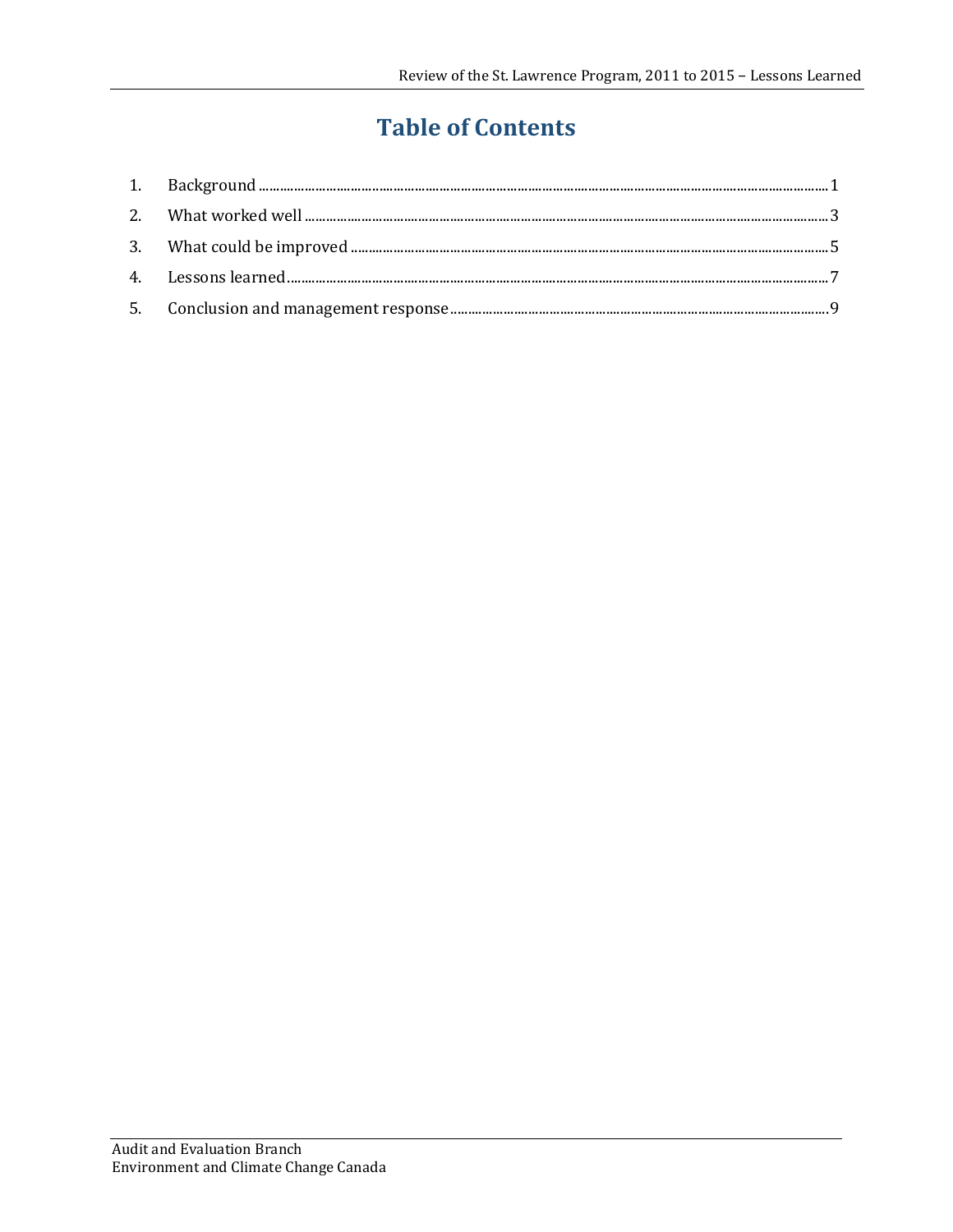## <span id="page-5-0"></span>**1. Background**

Environment and Climate Change Canada's (ECCC) St. Lawrence Program was implemented under the Canada-Quebec Agreement on the St. Lawrence, 2011 to 2026. The program, also called the St. Lawrence Action Plan (SLAP), is defined in the federal Sustainable Ecosystems program. It commits the federal and provincial governments to the conservation, preservation and restoration of the St. Lawrence ecosystem from a perspective of sustainable development and multi-stakeholder collaboration. As well, the program provides the leadership, oversight and coordination needed to ensure the overall governance of the SLAP, and reports on the outcomes achieved jointly by the Government of Canada and the Government of Quebec.

Since 1988, the governments of Canada and Quebec have worked together, under four five-year agreements, to conserve and enhance the St. Lawrence ecosystem. In April 2016, the SLAP was renewed to 2021, to ensure the implementation of the five-year, 2016 to 2021 phase of the 2011 to 2026 Canada-Quebec Agreement on the St. Lawrence.

The renewal of the 2016 to 2021 program indicates that it continues to meet a demonstrable need, that its objectives correspond to federal government priorities, and that it complies with federal government duties and responsibilities.

#### **2011 to 2026 Canada-Quebec Agreement on the St. Lawrence**

The 2011 to 2026 Canada-Quebec Agreement on the St. Lawrence is an agreement between the federal and provincial governments. It builds on the four previous agreements implemented since 1988. The action plan drawn up under the Agreement reflects the importance of a long-term commitment to the St. Lawrence River. This commitment includes the collaboration and the efforts of 10 federal government departments and agencies and eight Quebec government departments.

Management of the Agreement is based on an integrated approach that fosters joint action and collaboration on the part of the stakeholders. One of the purposes of this Agreement is to continue carrying out integrated, joint projects involving both governments, in partnership with external collaborators. The Agreement identifies three priority issues that will be the focus of joint action over the 15 years (from 2011 to 2026):

- biodiversity and habitat conservation
- improved water quality
- sustainable use

#### **Resource allocation**

For the period from 2011 to 2016, ECCC's financial commitments for the St. Lawrence sub-program (1.3.5) totalled \$37 million. Of this amount, \$2,250,000 was transferred to the Government of Quebec, in accordance with the terms of Appendix G of the Agreement (ECCC Financial Contribution to the Ministère du Développement durable, de l'Environnement et de la Lutte contre les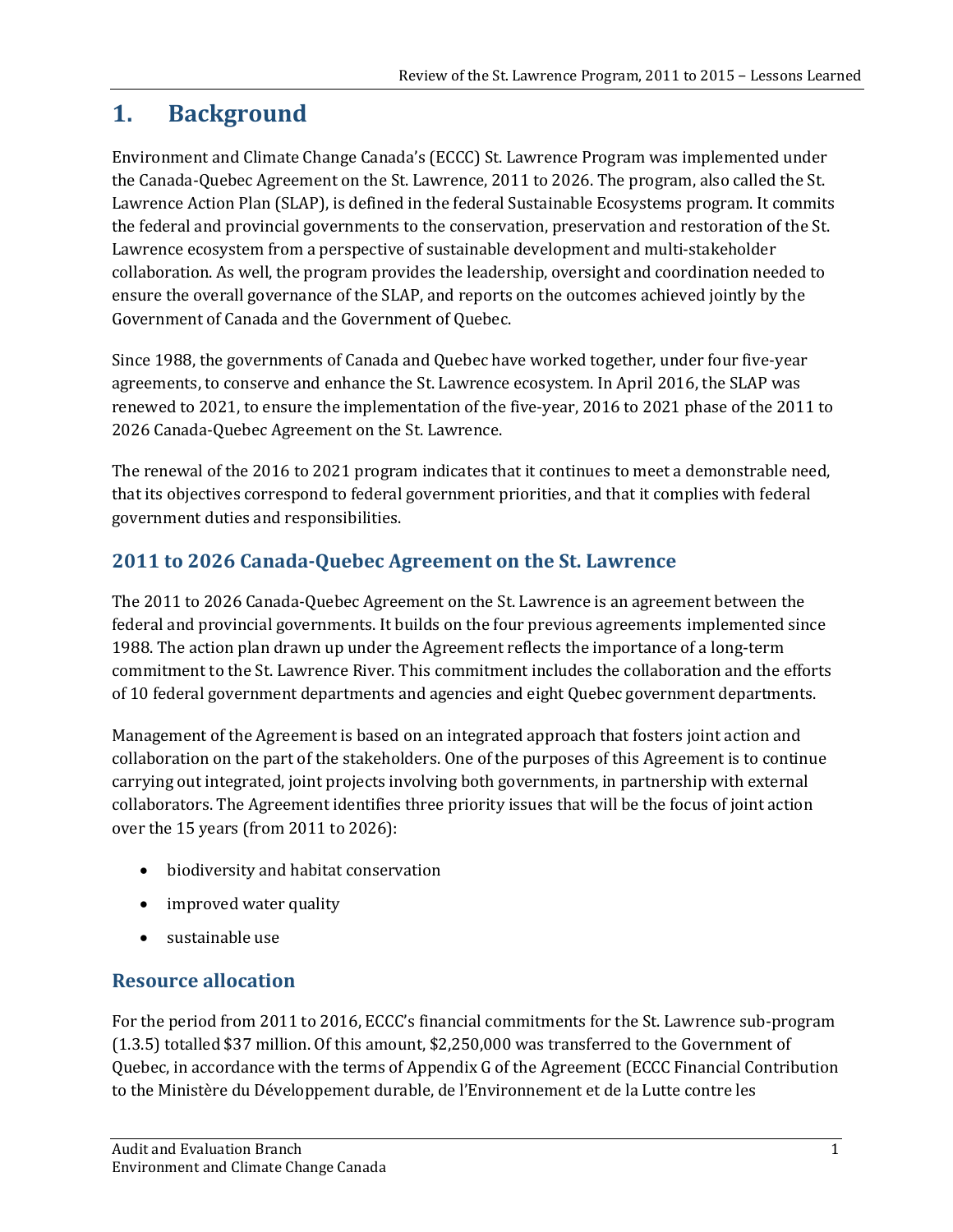changements climatiques du Québec). The contribution is used to support activities carried out under the St. Lawrence Monitoring Program and the Numerical Environmental Prediction Program for the St. Lawrence, as well as some of the projects under the five-year Joint Action Programs (from 2011 to 2016 and from 2016 to 2021).

In order of importance, ECCC funds were allocated to:

- activities pertaining to le Suivi de l'état du Saint-Laurent (monitoring the state of the St. Lawrence) – 38%
- the grants and contributions programs for les Zones d'intervention prioritaires (areas of prime concern - ZIP) and le Programme Interactions communautaires (community interaction program - PIC) – 22%
- joint action programs 19%
- logistical support and general communications  $-10\%$

Over this same period, ECCC's financial commitments account for 70% of the federal government's contribution and 53% of the financial commitments of both governments.

#### **About the review**

Originally, the Audit and Evaluation Branch's (AEB) Evaluation Division undertook to evaluate all of ECCC's SLAP activities under the 2011-2026 Canada-Quebec Agreement on the St. Lawrence for the period from 2011 to 2015. The evaluation also examined two ECCC financial contribution mechanisms, namely the CIP projects funded by ECCC and the ZIP program. The Regional Round Tables (RRT), which operate under the aegis of the Quebec government, and the CIP projects funded by the MDDELCC were not included in the scope of this evaluation.

The approach used consisted of various methods that combined qualitative and quantitative analyses, including a review of documents, interviews with key respondents and an online survey of external stakeholders.

At the outset, the Audit and Evaluation Branch's Evaluation Division committed to conducting an evaluation of all of ECCC's SLAP-related activities under the Canada-Quebec Agreement on the St. Lawrence 2011 to 2026, for the period from 2011 to 2015. However, since the St. Lawrence Program was renewed during the evaluation period, no recommendations were made for the program. Instead, the evaluation team looked at the elements of the program that worked well and those that could be improved. Based on this analysis, it then developed some lessons learned to help guide the St. Lawrence Program and similar programs in the future.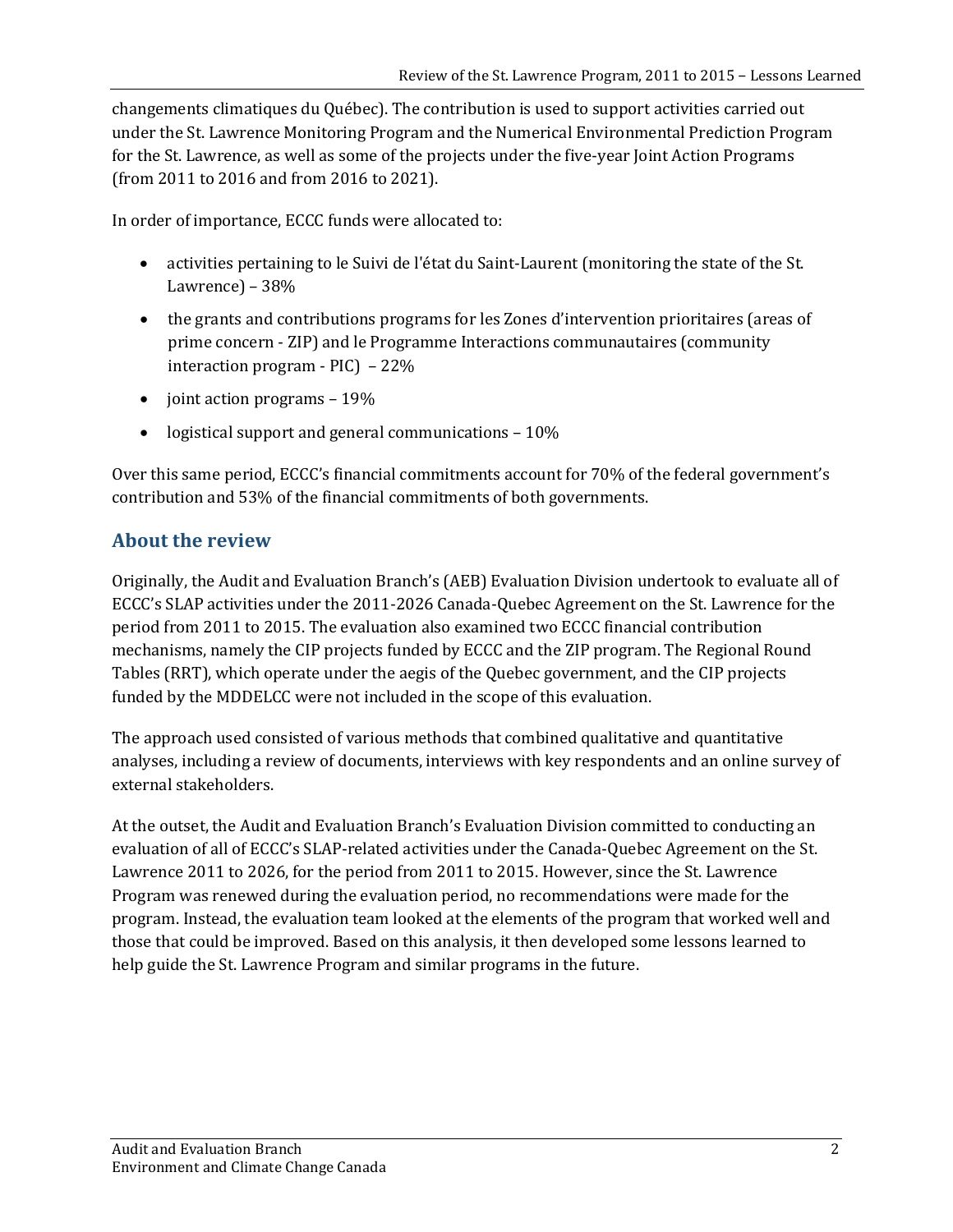## <span id="page-7-0"></span>**2. What worked well**

The evaluation team reviewed those program aspects in which ECCC's SLAP Coordination Office had participated that had worked well and that enabled it to achieve and exceed the expected outcomes.

#### **Collaborative framework**

The review concluded that there was a collaborative framework in place to ensure that SLAPrelated activities were planned and monitored. It is operational and makes it easier to bring the main players together to deal with major issues, pool expertise and resources, and share information and data. The collaborative framework also helps participating organizations stay informed on St. Lawrence River activities planned by either the two levels of government or within their own organization. The Agreement Management Framework specifies the steps to be taken by SLAP stakeholders to share among themselves the information (data, metadata, software programs, models and documents) owned by the federal or the Quebec government, and to develop common products. The framework also outlines the roles and responsibilities of the members of various committees and working groups comprising the Agreement management structure.

#### **Stakeholder mobilization, collaboration and joint activities**

Overall, the program has contributed to increased collaboration, consultation and mobilization among the main stakeholders working within the framework of the Agreement management structure. The involvement of government and other stakeholders is consistent with the program objectives. It is considered vitally important for achieving the outcomes, particularly with respect to the development of new projects.

The review confirmed the significant contribution of the ZIP committees and Stratégies Saint-Laurent (SSL) through their ongoing coordination and mobilization of communities around local and regional issues. During the gradual setting up of the regional round tables (RRT), the role of the ZIP committees evolved appropriately as coordinators and mobilizers within the integrated management of the St. Lawrence (IMSL), because the ZIP committees oversee the coordination of the majority of the RRTs.

#### **Implementation of research, outreach and protection or restoration projects**

Research, outreach and protection or restoration projects were implemented, some of which involved the participation of communities. Gaining new knowledge of St. Lawrence ecosystem priority issues is the main objective of joint action projects carried out by federal and provincial government stakeholders and participating not-for-profit organizations. The majority of these joint projects were completed as planned and achieved many of their objectives.

SLAP intervention projects in the field (outreach, protection and restoration) are mainly carried out by organizations receiving ZIP and CIP funding under the Canada-Quebec Agreement. The review confirmed that through the G&Cs program, these subprograms fostered good community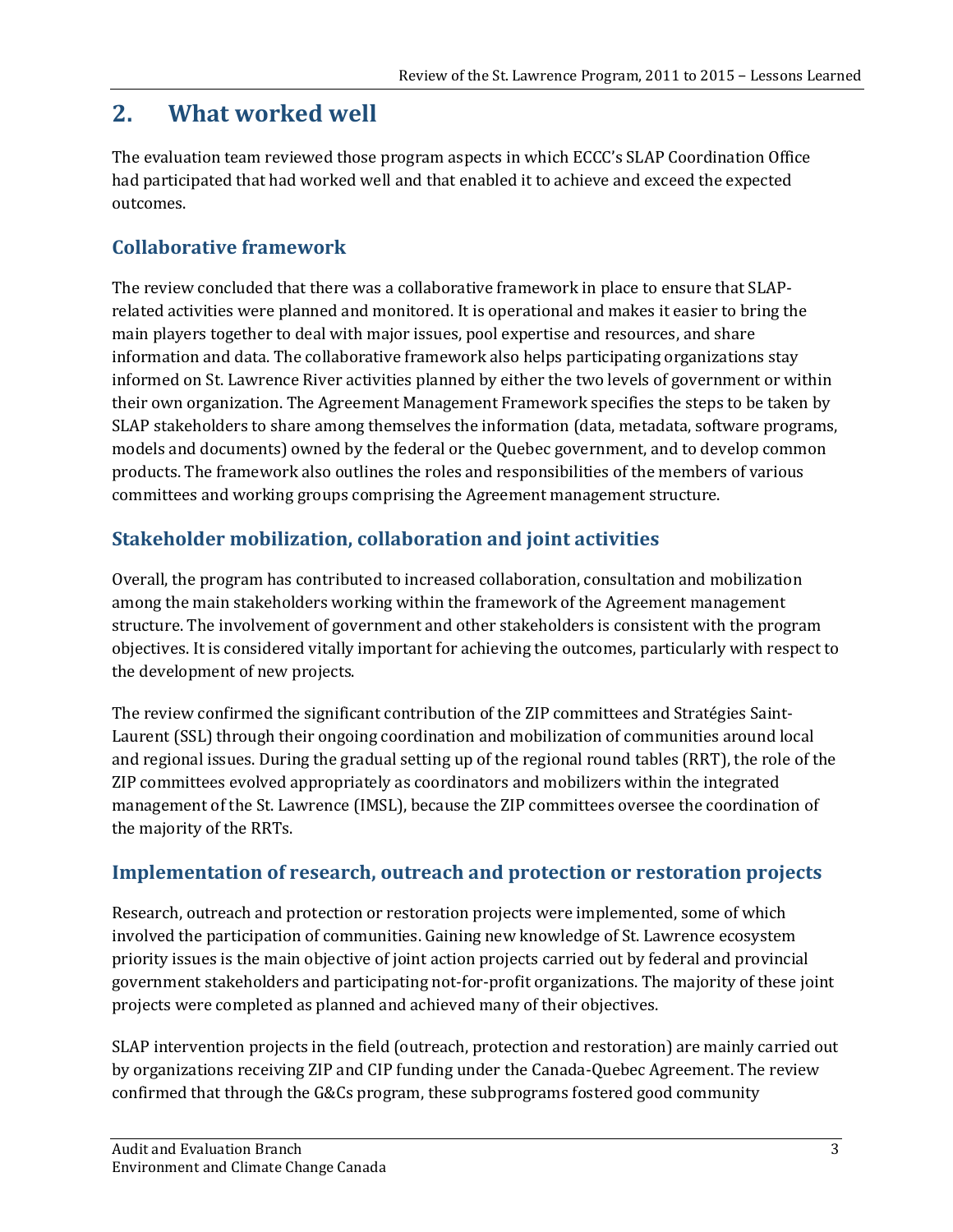participation. The results also confirmed that the ZIP committees implemented the bulk of the activities funded by the ZIP Program and that the CIP projects were completed as planned. The two programs met their expected outcomes and often exceeded the original objectives. They benefitted the communities, as well as the areas or regions beyond those initially targeted.

#### **SLAP governance**

The review confirmed that SLAP governance is backed by available scientific and technical knowledge. The SLAP allows people at various levels in the federal and provincial governments to share scientific knowledge and data, create synergies and make contributions in keeping with their respective fields of expertise. They also provide additional input to research and monitoring activities on the state of the St. Lawrence River and to the Numerical Environmental Prediction Program.

#### **Program design**

The SLAP program activities and priorities correspond to the objectives of sub-program 1.3.5 (St. Lawrence) and of the Federal Sustainable Development Strategy (FSDS). Overall, the design of the SLAP is appropriate. SLAP activities were implemented in an integrated manner, with collaboration among the main government stakeholders. The review also found that the ZIP and CIP programs are important and unique.

Overall, the administrative procedures are appropriate.

#### **Continuation of the 2011 to 2026 Canada-Quebec Agreement on the St. Lawrence**

The Agreement is vitally important because it facilitates collaboration between the two levels of government over the long term. The SLAP helps the various federal and provincial departments with a mandate pertaining to the St. Lawrence River to carry out their mandate consistently and sustainably. The SLAP is also a gateway for dealing with issues that require joint action, collaboration and science.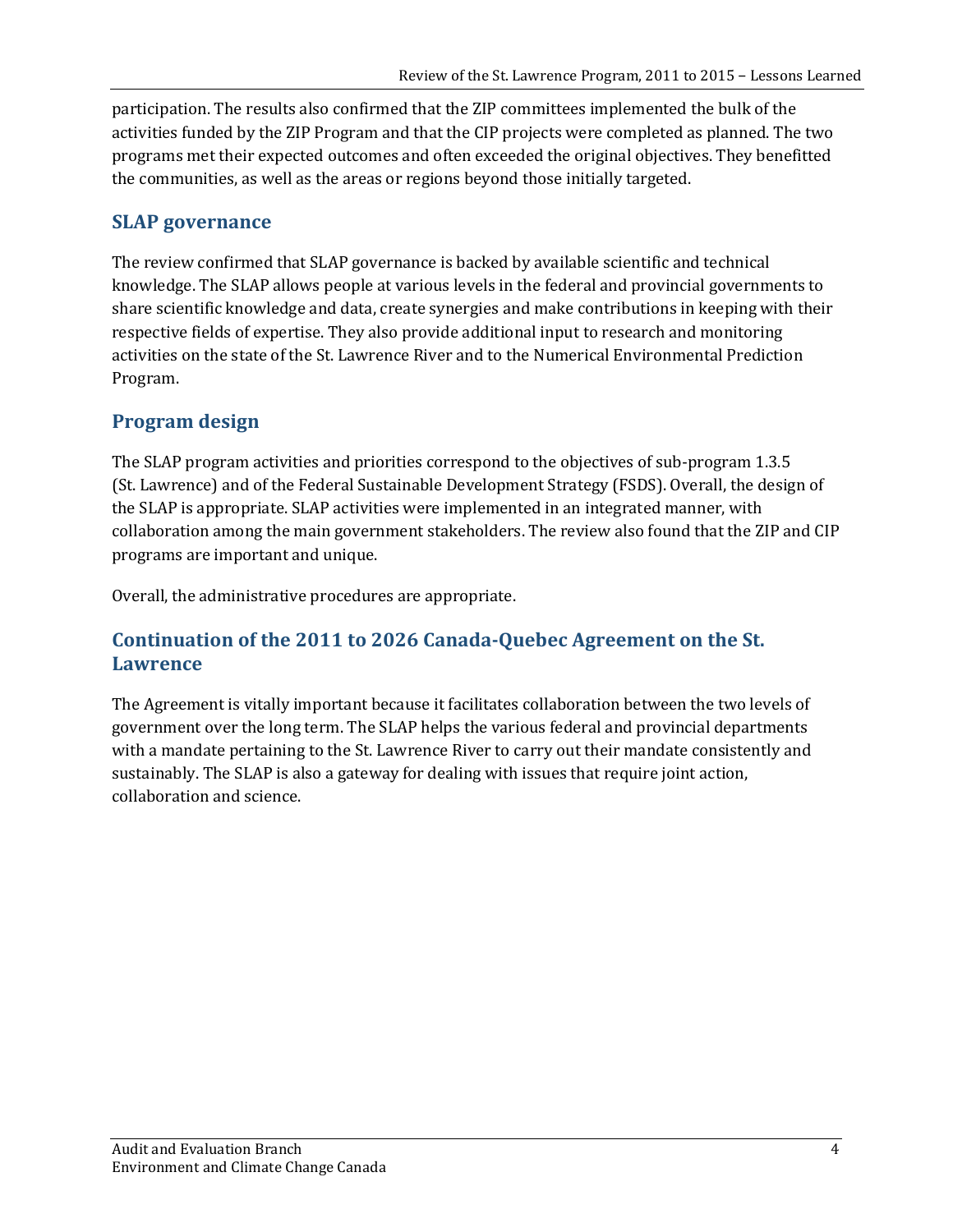## <span id="page-9-0"></span>**3. What could be improved**

As with any program, some aspects could have been done differently or better.

#### **Governance and program management**

Overall, the SLAP governance structure is clearly defined, appropriate and effective, but it lacks flexibility to be able to benefit from related projects without Canada-Quebec collaboration. It is also not very receptive to short-term projects or new projects underway that are submitted for funding or one-time partnership. According to a number of stakeholders, it would be appropriate to include related activities or projects that do not involve Canada-Quebec collaboration, but which are nonetheless important to the success of SLAP joint action projects.

Furthermore, the accountability of government stakeholders to the SLAP stems from their participation in the activities of the monitoring committees (MC) and working groups (WG). The basis of this participation is essentially grounded in the will and the commitment of individuals. In addition, stakeholders use their own operating budgets to contribute to the SLAP, which can be subject to internal pressures such as restructuring and the reordering of priorities.

#### **Participation**

The Agreement stipulates that various stakeholders, including the Coordination Committees (CC), are to participate in the Forum on the St. Lawrence, so they can express their concerns to all of the actors who participate in the integrated management of the St. Lawrence. It was reported that, during the final phase of the SLAP, fatigue had set in terms of the participation of some sectors in the forum (such as Indigenous people, private-sector companies, the industrial sector and non-government environmental organizations).

The review also brought to light that the Forum on the St. Lawrence does not attract as many or as a broad a variety of stakeholders as expected. The review confirmed that the Forum is not effective in attracting stakeholders in some key sectors, particularly municipalities and industrial firms. The Forum on the St. Lawrence will have to be modified to attract a greater number of stakeholders and to take into account the role that could be played by the Regional Round Tables (RRTs) set up during the 2011 to 2016 phase of the SLAP. The Agreement Secretariat is also considering having the RRTs play a lead role in organizing the next Forum.

#### **Program efficiency and alternative solutions**

In general, the business and administrative procedures related to the Agreement management structure are adequate and support effective implementation, given the number of stakeholders and the joint aspect of the Canada-Quebec Agreement

The fact that the joint action projects are basically carried out with the base budgets of the participating departments constitutes a risk, because these projects can be exposed to budget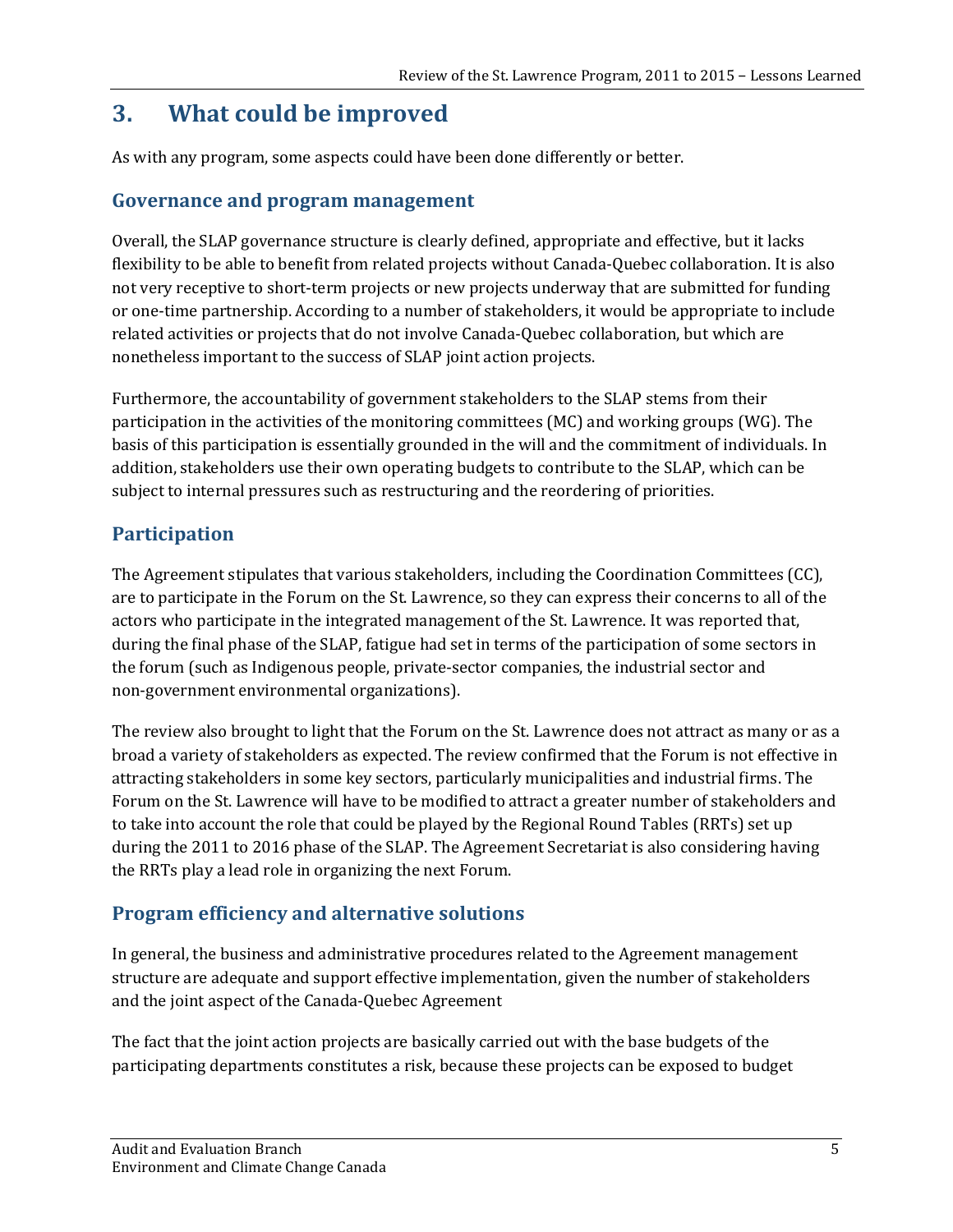changes on an ongoing basis. The available financial resources are insufficient, and the mechanism for resource allocation is not effective in fostering the achievement of the expected SLAP outcomes.

Funding for the ZIP Program could be reviewed in the light of the ability of the ZIP committees to implement their joint activities. In addition, the CIP program no longer meets the demand, given the growing number of funding requests and the amount of funding available for the program. To help recipients be as effective and efficient as possible, decisions regarding funding for ECCC's CIP projects should be made more quickly (for example, no later than February for projects submitted during the October submission period).

Ongoing Agreement programming does not necessarily ensure the long-term success of the SLAP. Among other strategies, ECCC will have to continue to rely on its ability to manage effectively the current and emerging issues affecting the St. Lawrence River ecosystem.

#### **Availability of research data and findings**

SLAP research and monitoring data and findings are made available, but primarily to stakeholders within the SLAP. General information on activities and projects implemented under the SLAP is disseminated to government stakeholders in the Le Phare [the Beacon] newsletter. Although the information is available within the various committees, the review confirms that there is little or no sharing of information on joint action projects among the groups or committees.

Data and results of the State from the St. Lawrence River Monitoring Program and some data on joint activities are made available to the public on the SLAP and the St. Lawrence Global Observatory (SLGO) internet sites. However, the number of articles on priority issues posted on the SLAP website decreased significantly during the final phases, thus limiting access to the results of the Joint Action Program and the Numerical Environmental Prediction Program (NEPP).

#### **Objectives and performance measurement**

The SLAP played a central role in ensuring consistency and monitoring of the actions taken by various stakeholders to manage priority issues. However, the objectives of protecting and conserving the St. Lawrence ecosystem will not be achieved in the medium term, because there is growing pressure, the issues are continually changing and the needs are ongoing.

The Program on the St. Lawrence gathers and uses SLAP performance data. However, the review found that there are gaps in the performance measurement strategy. In fact, only a small amount of data is used for reporting purposes within the Department.

The Agreement does not have specific targets with respect to the achievement of SLAP objectives. Although the State of the St. Lawrence Monitoring Program provides many interesting indicators, there are no mechanisms to monitor the achievement of SLAP objectives related to the common issues of biodiversity conservation and sustainable use or new substances affecting St. Lawrence River ecosystem water quality and health.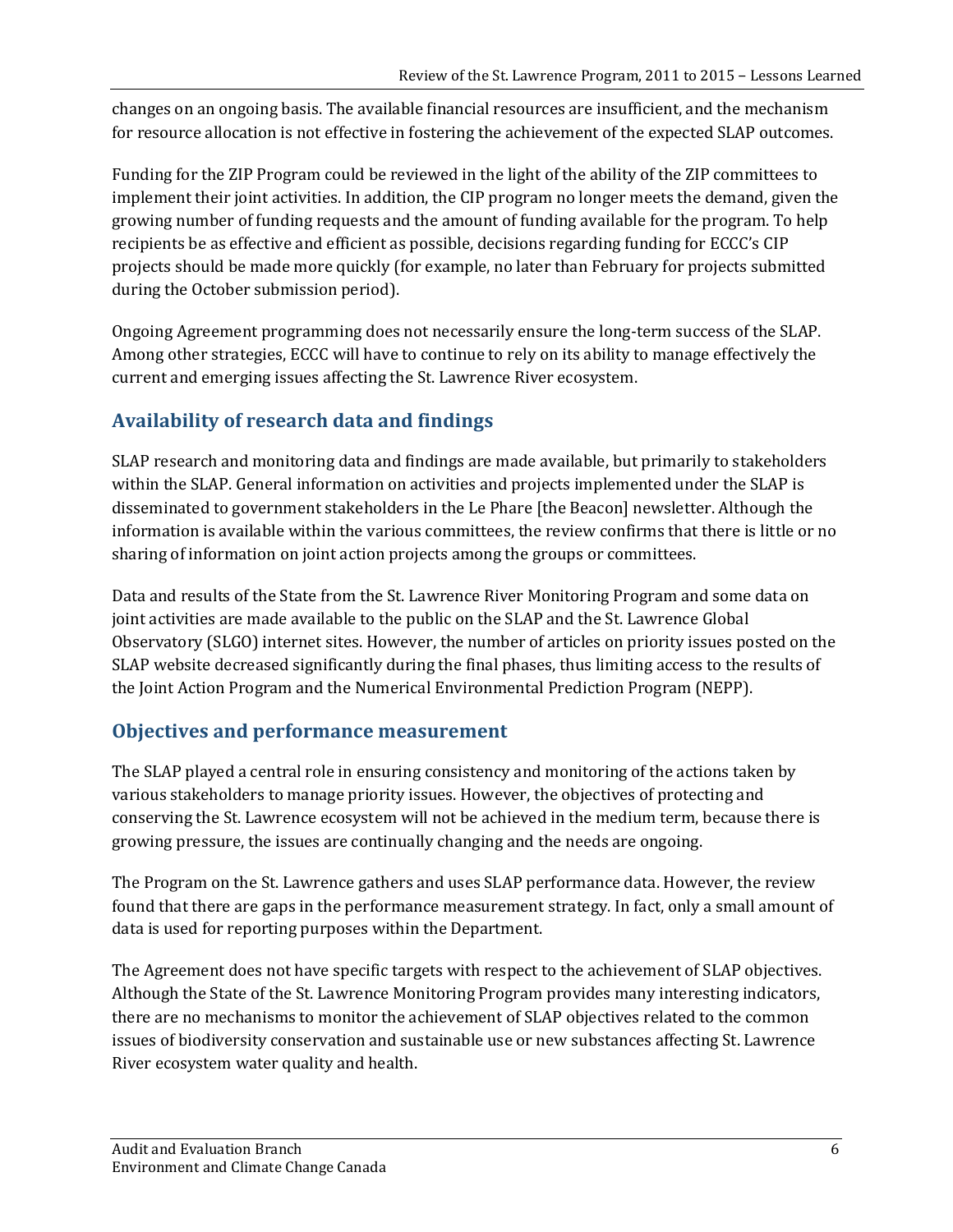## <span id="page-11-0"></span>**4. Lessons learned**

Using the preceding analysis as a basis, the evaluation team identified a few lessons learned. They are not recommendations. Rather, they are suggestions put forward to help improve the SLAP and any similar program in the future. In addition, some strategies specific to the SLAP are included for the consideration by the program.

#### **Program governance and management**

With respect to program governance and management, it is suggested that all programs:

- examine the flexibility of the governance and joint action planning, to be able to benefit from the interaction among related projects put forward by stakeholders
- examine the governance structure to take into account the integrated management of the program
- examine the role of the consultative committees in the governance structure

**Potential strategies.** SLAP governance is supported by available scientific and technical knowledge. It allows the various federal and provincial levels of government to share knowledge and scientific data, and create synergies based on their respective and complementary areas of expertise. The review suggested some potential strategies that the SLAP might consider implementing in the future:

- encourage Agreement stakeholders who sit on the Agreement Steering Committee to share information on the opportunities or initiatives developed within their respective organizations and that might supplement SLAP joint actions
- identify and implement ways to integrate the activities of the CCs, RRTs, ZIP committees and the Forum on the St. Lawrence more effectively in the overall SLAP governance structure
- clarify the mandate of the various CCs, to adapt it to the challenges of coordinating their respective theme-based activities, and foster their participation in activities carried out by the integrated management of the St. Lawrence, through the Forum on the St. Lawrence and the RRTs
- clarify the coordinating role of the RRTs within the SLAP, taking into account the role of the ZIP committees in coordinating St. Lawrence River issues and the activities of the RRTs, which have a broader mandate

#### **Performance measurement**

With respect to Program performance measurement, it is suggested that all programs:

• include, where possible, scientific indicators and objectives, to meet the Program needs more effectively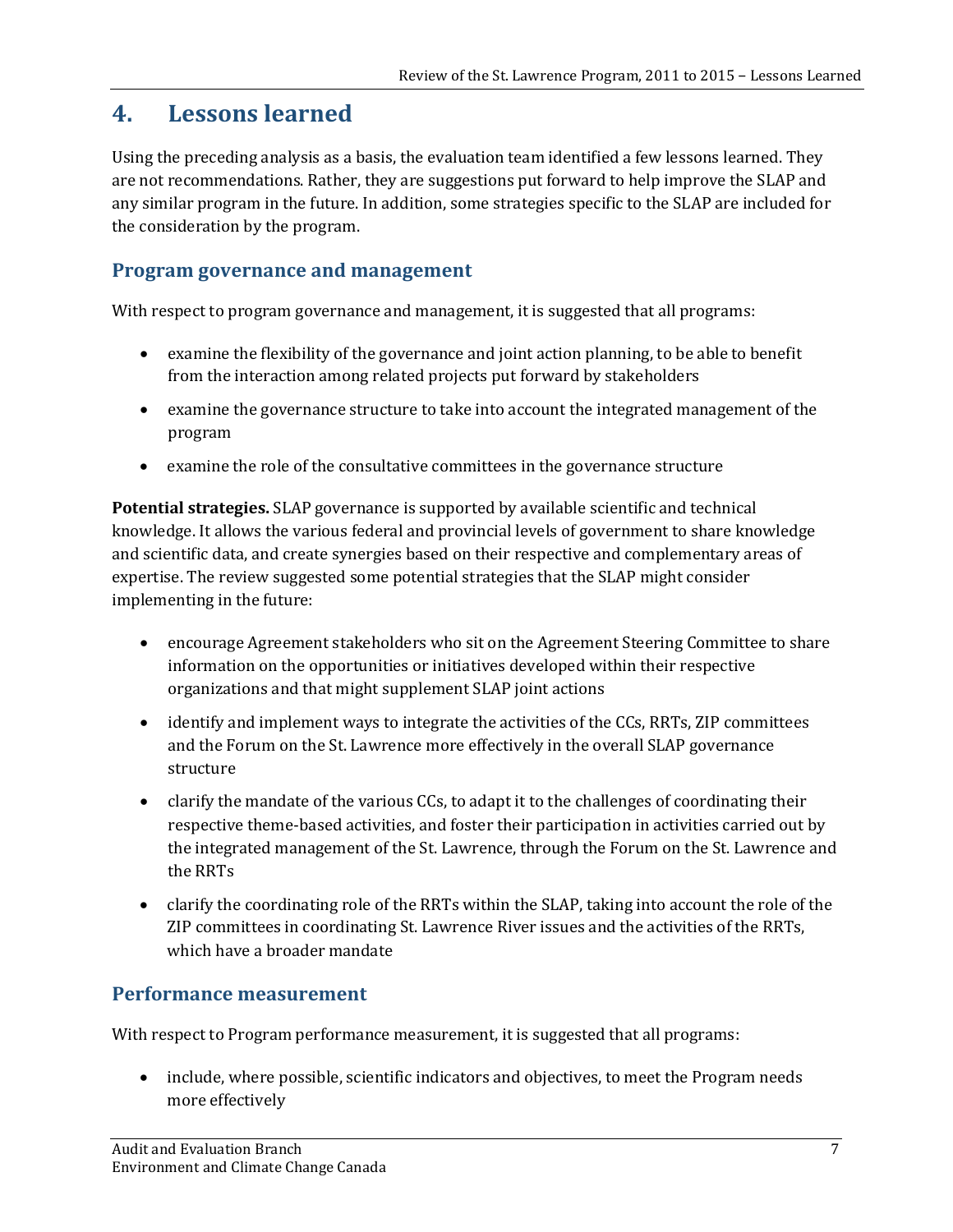**Potential strategies.** The main objective of the joint action projects carried out by the federal and provincial governments is to gain new knowledge about the priority issues facing the St. Lawrence ecosystem. The majority of the joint action projects have been implemented as planned and have achieved a number of their objectives. However, the review of SLAP activities suggested the following potential strategy that the SLAP might consider implementing in the future:

• develop and implement performance measures for sub-program 1.3.5 (St. Lawrence), including an updated logic model, defined performance indicators and objectives for expected outcomes and a performance reporting strategy

#### **Availability of research data and findings**

With respect to the availability of research data and findings, it is suggested that all programs:

• consider developing and implementing a knowledge management strategy and databases

**Potential strategies.** Research data and findings, including the results of the State of the St. Lawrence River Monitoring Program, are posted on the SLAP and St. Lawrence Global Observatory websites. However, the number of articles on priority issues posted has decreased significantly during over the past phase. The SLAP review suggested some potential strategies that the SLAP might consider implementing in the future:

- engage SLAP government stakeholders and encourage their increased participation in the development and implementation of a communication and dissemination strategy for SLAP knowledge and databases
- make the development and dissemination of plain language document and the transfer of knowledge to communities and the public a priority for future iterations of the SLAP
- encourage the involvement of stakeholders, for example, by raising stakeholder awareness and meeting with stakeholders to encourage them to make greater use of products, findings and lessons learned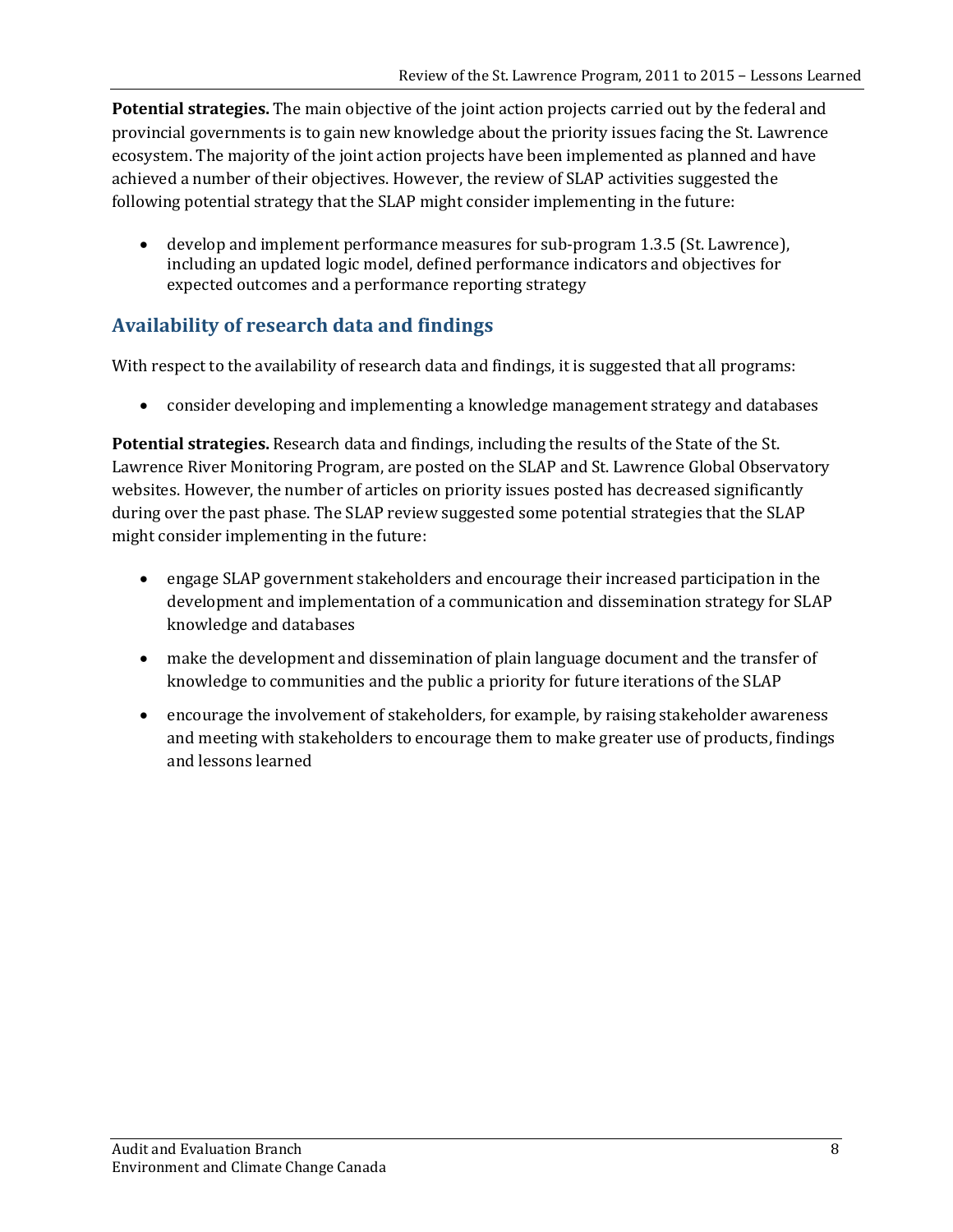## <span id="page-13-0"></span>**5. Conclusion and management response**

This review only covered ECCC's SLAP activities for the period from 2011 to 2015, under the 2011 to 2026 Canada-Quebec Agreement on the St. Lawrence.

Management provided the following response to the lessons learned.

#### **Management response**

The 2011 to 2026 Canada-Quebec Agreement on the St. Lawrence continues to be a very important and unique national model of government collaboration, particularly in terms of the environmental outcomes achieved and their positive impact on St. Lawrence River protection and conservation. The continuation of this constructive collaboration will help to strengthen the relationship between Quebec and Canada that have existed since 1988, as well as with other stakeholders interested in protecting the St. Lawrence ecosystem.

Following the renewal of the 2016 to 2021 SLAP program, the Coordination Office improved the reporting mechanisms by incorporating into the performance measurement process indicators on the development of the science and the restoration of priority ecosystems, specifically by using State of the St. Lawrence Monitoring Program results (Overview of the State of the St. Lawrence).

The SLAP Coordination Office also made efforts to strengthen the existing partnerships and enter into new ad hoc collaborative arrangements with organizations or to establish strategic linkages with government initiatives (for example, the International Joint Commission (IJC) and the Oceans Protection Plan). This came about through the inclusion of new projects in the 2016 to 2021 SLAP program. It includes a project on the cumulative effects of marine transportation and some activities related to the IJC study of Lake Champlain and the Richelieu River. The objective of the latter is to protect the ecosystem and ensure better forecasting of floods.

As part of implementing the integrated management of the St. Lawrence, a new formula for organizing the Forum was developed, to improve coordination among decision makers, users and members of civil society affected by the management and uses made of St. Lawrence River resources.

The communication and dissemination of results is very important for program visibility and partnerships. In keeping with that perspective, the coordination office took steps with the Quebec government to revamp the website and greatly improve access to information. The coordination office also set up a communications committee made up of representatives from various SLAP partners, to write the results of SLAP activities and projects in plain language and disseminate the material to the public.

The coordination office expanded its contribution to the protection of freshwater resources by sharing its expertise, so that other department areas outside that of the SLAP could benefit from it in carrying out their own activities. Participation in the departmental study of the Ottawa River watershed is one example. In addition, to encourage greater participation of Indigenous groups in the SLAP, the coordination office increased its involvement with these communities through citizen